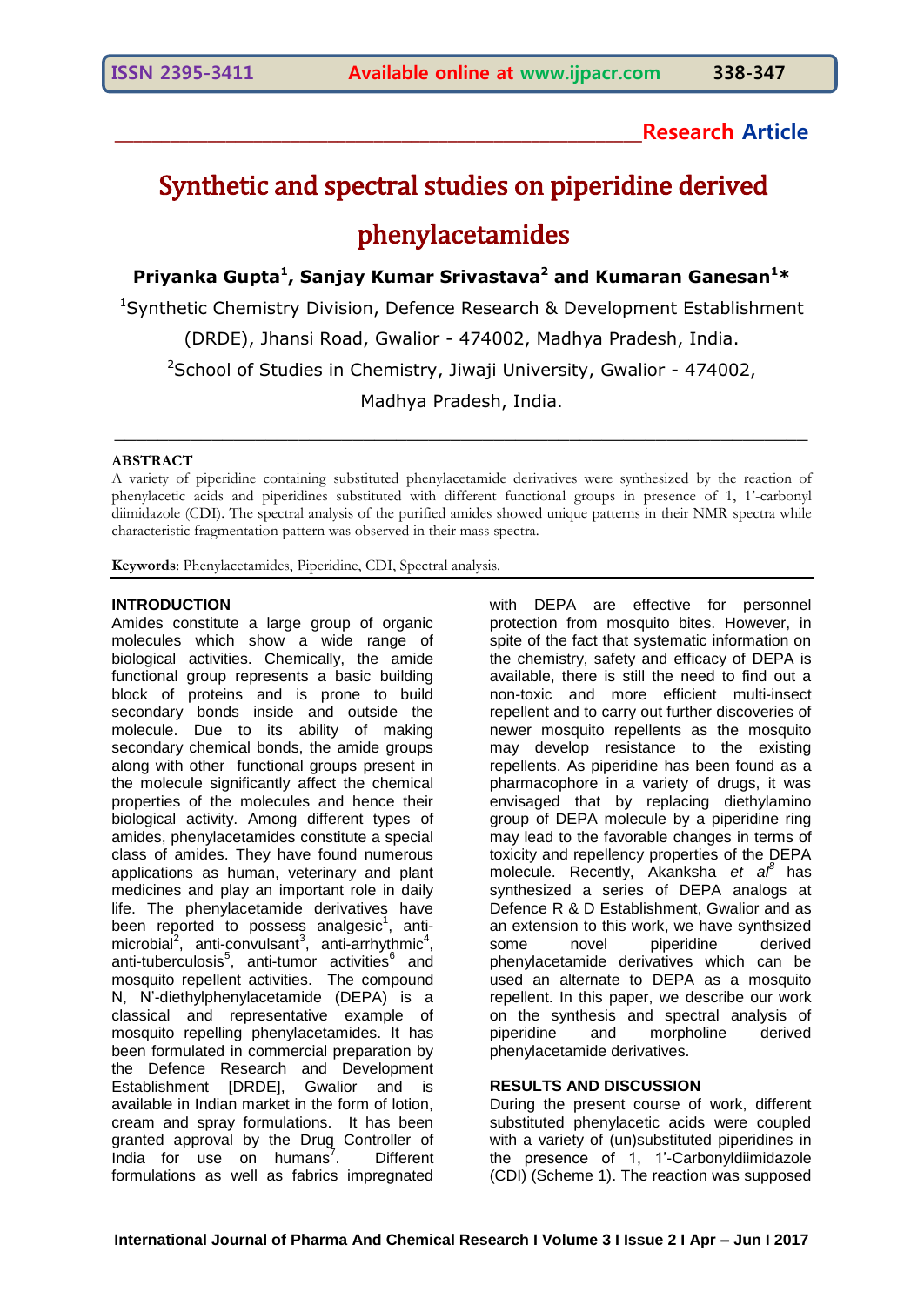to take place in two steps. In the first step, reaction between the carboxylic acid with CDI in situ generates the corresponding imidazolide which, in the next step, reacts with the amine to get the desired amide.



**Scheme 1: Conversion of phenylacetic acid to corresponding amides in presence of CDI**

Based on this mechanism, the phenylacetic acids were reacted with piperidines in presence of 1, 1'-Carbonyldiimidazole (CDI) in THF and complete within half an hour for all the phenylacetic acids. After the completion of initial coupling reaction, the amine is added to the reaction mixture and reaction is continued till complete consumption of intermediate imidazolide. A comparison of the results indicated that the optimum reaction conditions for the preparation of amides by coupling of carboxylic acid and an amine in presence of CDI involves reacting acid, amine and CDI in 1:1.1:1.1 ratio at room temperature in Tetrahydrofuran (THF). With these optimized parameters, different amides were prepared by the treating various phenylacetic acids and

piperidines (Table 1). It was further found that for most of the substrates, the reaction was quite fast and completed in two to five hours. The reaction speed was found to be slightly dependent on the steric crowding on the participating substrates and hence, reaction took more time with substrates having substitutions in the ring. After completion of the reaction, aqueous workup of the reaction mixture yielded the desired amide in crude form. The final compound is obtained in the pure form after passing through silica plug or after flash chromatography. A comparison of the product yields indicates that this reaction protocol gave excellent yield of the desired products.

| No             | Amide                                       | Time (Hrs) | Yield (%) |
|----------------|---------------------------------------------|------------|-----------|
| 1              | N-Phenylacetylpiperidine                    | 2.0        | 90        |
| $\overline{2}$ | N-(2-Methylphenylacetyl)piperidine          | 3.0        | 85        |
| 3              | N-(3-Methylphenylacetyl)piperidine          | 3.5        | 87        |
| 4              | N-(4-Methylphenylacetyl)piperidine          | 3.0        | 84        |
| 5              | N-(2-Methoxyphenylacetyl)piperidine         | 2.5        | 85        |
| 6              | N-(3-Methoxyphenylacetyl)piperidine         | 3.0        | 83        |
| $\overline{7}$ | N-(4-Methoxyphenylacetyl)piperidine         | 2.5        | 87        |
| 8              | N-(2-Fluorophenylacetyl) piperidine         | 4.0        | 80        |
| 9              | N-(3-Fluorophenylacetyl) piperidine         | 4.5        | 78        |
| 10             | N-(4-Fluorophenylacetyl) piperidine         | 3.5        | 81        |
| 11             | N-(4-Chlorophenylacetyl) piperidine         | 4.0        | 84        |
| 12             | N-Phenylacetyl-2-methylpiperidine           | 5.5        | 83        |
| 13             | N-Phenylacetyl-3-methylpiperidine           | 5.0        | 83        |
| 14             | N-Phenylacetyl-4-methylpiperidine           | 4.5        | 81        |
| 15             | N-(2-Methylphenylacetyl)-2-methylpiperidine | 5.5        | 83        |
| 16             | N-(2-Methylphenylacetyl)-3-methylpiperidine | 5.0        | 79        |
| 17             | N-(2-Methylphenylacetyl)-4-methylpiperidine | 3.5        | 78        |
| 18             | N-(3-Methylphenylacetyl)-2-methylpiperidine | 4.0        | 81        |
| 19             | N-(3-Methylphenylacetyl)-3-methylpiperidine | 5.0        | 81        |
| 20             | N-(3-Methylphenylacetyl)-4-methylpiperidine | 4.5        | 84        |
| 21             | N-(4-Methylphenylacetyl)-2-methylpiperidine | 5.0        | 85        |
| 22             | N-(4-Methylphenylacetyl)-3-methylpiperidine | 4.5        | 87        |
| 23             | N-(4-Methylphenylacetyl)-4-methylpiperidine | 3.0        | 88        |

**Table 1: Synthesis of N-phenylacyl piperidines and morpholines**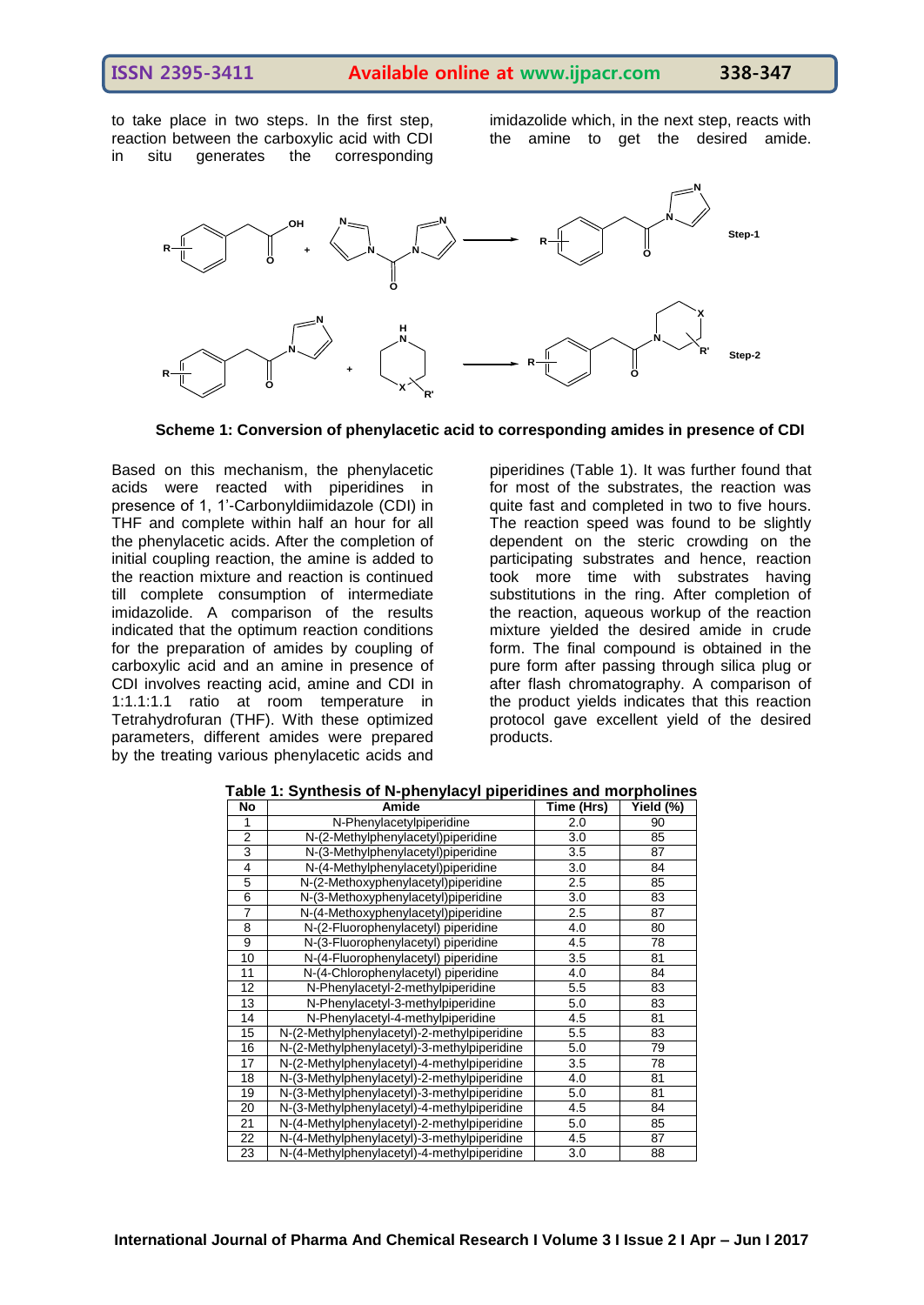Characterization of the synthesized compounds was performed by their spectral analysis involving Infrared (IR),  $^1$ H and  $^{13}$ C NMR and Electron Ionization-Mass spectral (EI-MS) analyses.

### **Infrared (IR) Spectral Analysis**

The infrared (IR) spectra of all the synthesized amides showed characteristic absorption band corresponding to C=O and C-N stretching vibrations. The amide band due to the C=O stretching vibration is often referred to as the Amide I band which has appeared in the region of 1650-1630 cm-1 for all the synthesized compounds. Being tertiary amides, all the synthesized compounds do not show any N-H stretching bands, generally called as Amide II band which is commonly observed in the IR spectra of primary and secondary amides. In addition to it, all the amides have broad bands of medium-to-strong intensity in the region of  $695-550$  cm<sup>-1</sup> which are probably due to the bending motion of the O=C-N groups.

#### **NMR Spectral Analysis**

The  ${}^{1}\text{H}$  and  ${}^{13}\text{C}$  NMR spectra of the synthesized compounds were fully synthesized compounds were commensurate with their structures. The synthesized piperidine derived phenylacetamide derivatives were divided into two groups: first in which the phenyl ring is substituted with different substituents and in the second group of amides, both the phenyl and piperidine rings are substituted. Amides belonging to each group showed almost similar splitting pattern in their NMR spectra. However, they differ significantly with that of other group.

In <sup>1</sup>H NMR spectra of phenyl ring substituted amides (Table 2), the benzylic protons appeared at their usual chemical shift positions (3.66-3.78). The position of these methylene protons was found to differ in the <sup>1</sup>H NMR spectra of different amides and was difficult to correlate with the nature of substituent. The, H-3', 4' and 5' methylene protons of the piperidine ring appeared at their usual positions as two sets of multiplet due to the complex interaction between the axial and equatorial protons of the piperidine ring. On the other hand, H-2' and H-6' protons of the piperidine ring were displayed as triplets at 3.33-3.42 and 3.55-3.60. Additionally, depending upon the nature and position of the substituents attached to phenyl ring, the aromatic protons showed different signals in the <sup>1</sup>H NMR spectra. For ortho substituted amides, the aromatic protons were showed as a multiplet, integrated for four protons, in the

aromatic region. On the other hand, in the  ${}^{1}H$ NMR spectra of para substituted amide, two sets of doublets, each integrated for two protons in observed due to the aromatic protons. In case of *meta*-substituted amides, splitting pattern characteristic of *meta*substituted aromatic compounds (triplet, broad singlet and multiplet) was observed in their  ${}^{1}H$ NMR spectrum.

While unsubstituted piperidine amides show uncomplicated patterns in their NMR spectra, substitution in piperidine ring adds a considerable complexity to the corresponding  ${}^{1}$ H NMR spectra (Table 3). Because of the symmetrical structures in the piperidine rings and unhindered rotation around C-N bond, the symmetrical piperidine amides are observed as single rotamers at room temperature. On the other hand, the proton spectra of the piperidine amides with substitution in piperidine ring encounter a hindered rotation about the N–C=O bond on the NMR time scale. Due to the partial double bond character of C–N bonds, these unsymmetrical amides exist as mixtures of two rotamers in almost equal proportions at room temperature. Detailed variable temperature NMR spectra of such compounds have been reported to give  $\Delta G$ ‡ values of 16.2 ± 0.3 kcal.mol<sup>-1</sup> for inter conversion of the rotamers, corresponding to a first order rate constant of  $\sim 30$  s<sup>-1</sup> at ambient temperature<sup>117</sup>. Because of this reason, all the protons of the compounds revealed two sets of signal for every proton present in the amides at room temperature leading to very complex NMR spectra. For example, in case of piperidine amides with methyl groups at piperidine ring exhibit two sets of signals for the  $CH<sub>3</sub>$  protons at room temperature. At the same time, the adjacent protons of the piperidine ring also have different chemical shifts due to differing environments and give rise to different splitting patterns in their  $H$ NMR spectra.

# **Mass Spectral Analysis**

The fragmentation pattern in the mass spectra of these amides was found to be dependent on the substitutions on both the phenyl ring and on the amine components of the amides. The amides with unstubstituted piperidine ring exhibited prominent molecular ion peak and a characteristic fragmentation pattern is observed in their mass spectrum. The main fragmentation pathway in the mass spectra of such compounds can be described by two major events including *α-*cleavages at the carbonyl functions at C-C and C-N bonds which, depending upon the retention of charge, produce fragment ions characteristics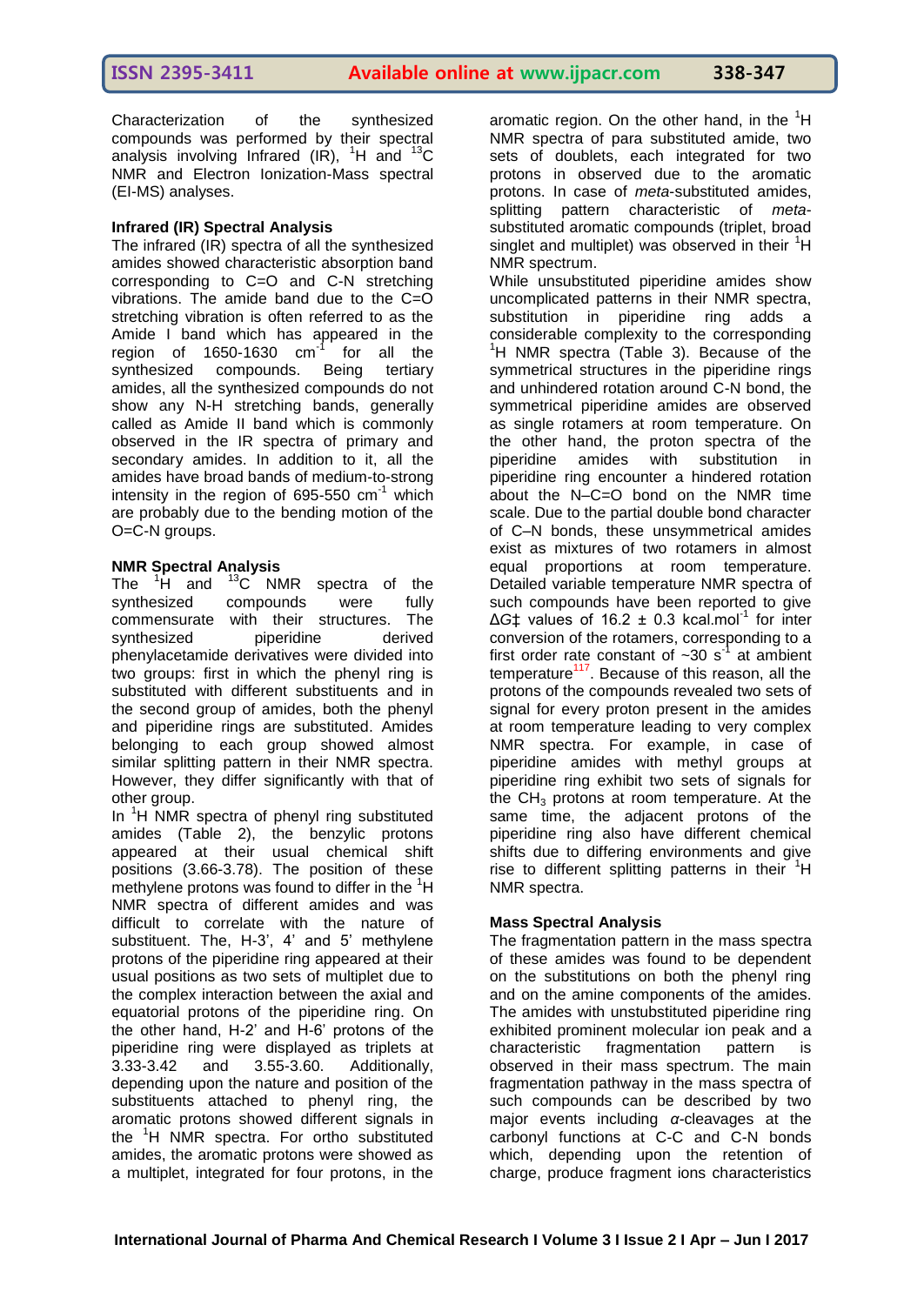of the acid and amine components of the amide respectively.

In the mass spectra of piperidine derived phenylacetamides, the most important pathway involves  $\square$ -cleavage leading to carboxamide ion  $[CONR<sub>2</sub>]<sup>+</sup>$  to give rise to a base peak at *m/z* 112. The major fragmentation pathway in the carboxamide ion involves the ring opening followed by expulsion of HCNO molecule which leads to a prominent peak at m/z 69. The later also fragments with the loss of ethylene molecule to give peak at m/z 41. An alternate fragmentation involves CO-N cleavage with hydrogen transfer to nitrogen leading to less abundant peak at m/z 84 corresponding to  $[HNR<sub>2</sub>]$ <sup>+</sup> ion. It can be considered as a result of methylene hydrogen transfer to carboxamide nitrogen, subsequent homolytic cleavage with charge retention on nitrogen and expulsion of a CO molecule. These fragment ions were observed in all the mass spectra and are characteristic of the presence of intact piperidine nucleus. On the other hand, rest of the ions is characteristics of the substituents present on the phenyl ring of the acetic acid moiety. In all the cases, the molecular ion peak was quite strong and prominent. A peak, although very weak, at M-1 was also observed in mass spectra of all the molecules. However, the most abundant ion resulting from the cleavage of bond  $\square$  to the CO group (CO-N bond) leads to the fragment ion at m/z 118 in case of unsubstituted phenyl acetic acid while in substituted amides, the corresponding ion was observed at its respective position depending upon the mass of substituents present of the phenyl ring. On the other hand, cleavage of another  $\square$ -CO bond leads to the formation of ion at m/s 91 and corresponding ions in the mass spectra of other substituted amides. Loss of substituent from the phenyl ring of the amides was also observed with some of the amides but not with all the amides. For example, a very faint peak at M-1 was observed in the mass spectra of 2- and 3 methyl and methoxy substituted amides and that of 4-fluoro amide only (Scheme 3). In case of halogenated phenylacetylpiperidine amide with halogen at ortho position in the phenyl ring, fragment ion resulting from the expulsion of ortho substituent, i. e., fluorine, directly from the molecular ion is also observed at M-X position. However, such fragmentation is not observable in case of meta- and para- substituted amides.



**Scheme 3: Mass Spectral Fragmentation Pattern of Phenyl Substituted N-Phenylacetylpiperidine Amides**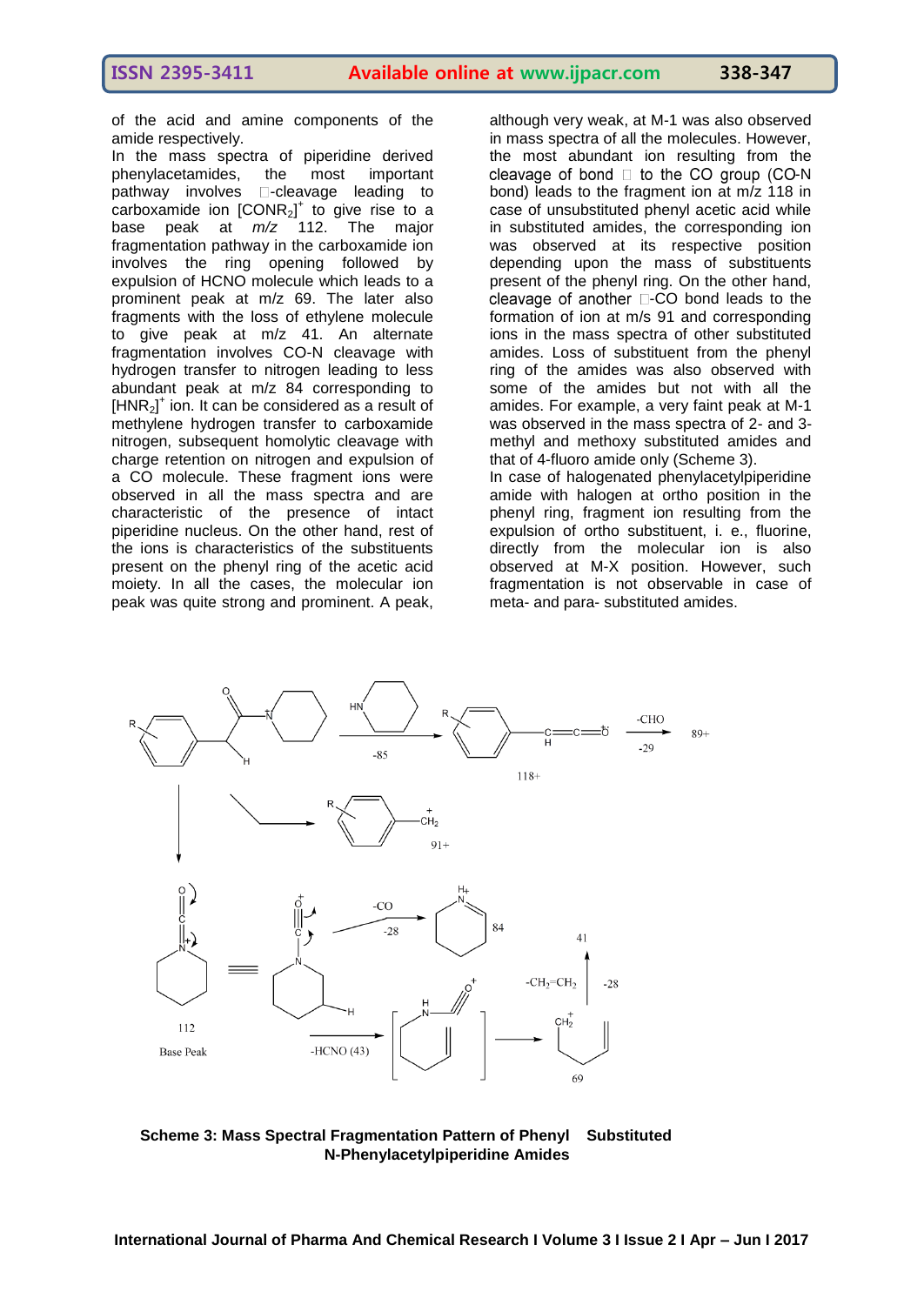

**Scheme 4: Mass Spectral Fragmentation Pattern of Amine Substituted N-Phenylacetylpiperidine Amides**

In case of amides differing in the nature of amine also, similar trend of fragmentation was followed. The fragment ions characteristics of the parent carboxylic acid moiety, i.e., ions at 132, 105 and 103 were observed consistently in mass spectra of all these amides. On the other hand, other ions appeared in the mass spectra contained the amine component and observed at different m/z values in amides of different amines (Scheme 4).

**Table 4: Mass Spectral Fragment Ions appearing in the mass spectra of Phenyl ring substituted Piperidine derived Phenylacetamides**

| No             | Amide                                | M Wt | Fragment lons m/z (Intensity)                                                                                                                               |
|----------------|--------------------------------------|------|-------------------------------------------------------------------------------------------------------------------------------------------------------------|
| 1              | N-Phenylacetylpiperidine             | 203  | 203 [M] (48), 118 (3), 112 (100), 91 (20), 89 (3), 84<br>$(10)$ , 69 $(42)$ , 41 $(10)$ , 56 $(6)$                                                          |
| $\overline{2}$ | N-(2-Methylphenylacetyl) piperidine  | 217  | 217 [M] (68), 216 (2), 202 (9), 132 (2), 112 (100),<br>105 (22), 91 (2), 103 (7), 84 (9), 69 (36), 41 (11), 77<br>(11), 56(4)                               |
| 3              | N-(3-Methylphenylacetyl) piperidine  | 217  | 217 [M] (63), 216 (8), 202 (2), 132 (3), 112 (100),<br>105 (22), 91 (7), 103 (9), 84 (12), 69 (48), 41 (14),<br>77 (12), 56 (7)                             |
| 4              | N-(4-Methylphenylacetyl) piperidine  | 217  | 217 [M] (55), 216 (7), 132 (4), 112 (100), 105 (22),<br>91 (2), 103 (7), 84 (9), 69 (44), 41 (11), 77 (11), 56                                              |
| 5              | N-(2-Methoxyphenylacetyl) piperidine | 233  | 233 [M] (98), 232 (1), 202 (38), 148 (7), 132 (5), 112<br>$(100)$ , 121 $(24)$ , 91 $(55)$ , 119 $(3)$ , 84 $(12)$ , 69 $(67)$ ,<br>41 (15), 77 (8), 56 (6) |
| 6              | N-(3-Methoxyphenylacetyl) piperidine | 233  | 233 [M] (77), 232 (12), 218 (2), 148 (4), 112 (100),<br>121 (17), 91 (12), 119 (2), 84 (10), 69 (39), 41 (9),<br>78 (8), 56 (6)                             |
| 7              | N-(4-Methoxyphenylacetyl) piperidine | 233  | 233 [M] (98), 232 (4), 148 (6), 132 (1), 112 (100),<br>121 (94), 91 (9), 119 (4), 84 (7), 69 (64), 41 (14), 78<br>$(14)$ , 56 $(7)$                         |
| 8              | N-(2-Fluorophenylacetyl)piperidine   | 221  | 221 [M] (42), 220 (3), 202 (3), 136 (3), 112 (100),<br>109 (39), 107 (5), 84 (10), 69 (42), 41 (11), 83 (11),<br>56 (6)                                     |
| 9              | N-(3-Fluorophenylacetyl)piperidine   | 221  | 221 [M] (29), 220 (7), 136 (3), 112 (100), 109 (37),<br>107 (3), 84 (12), 69 (43), 41 (12), 83 (10), 56 (7)                                                 |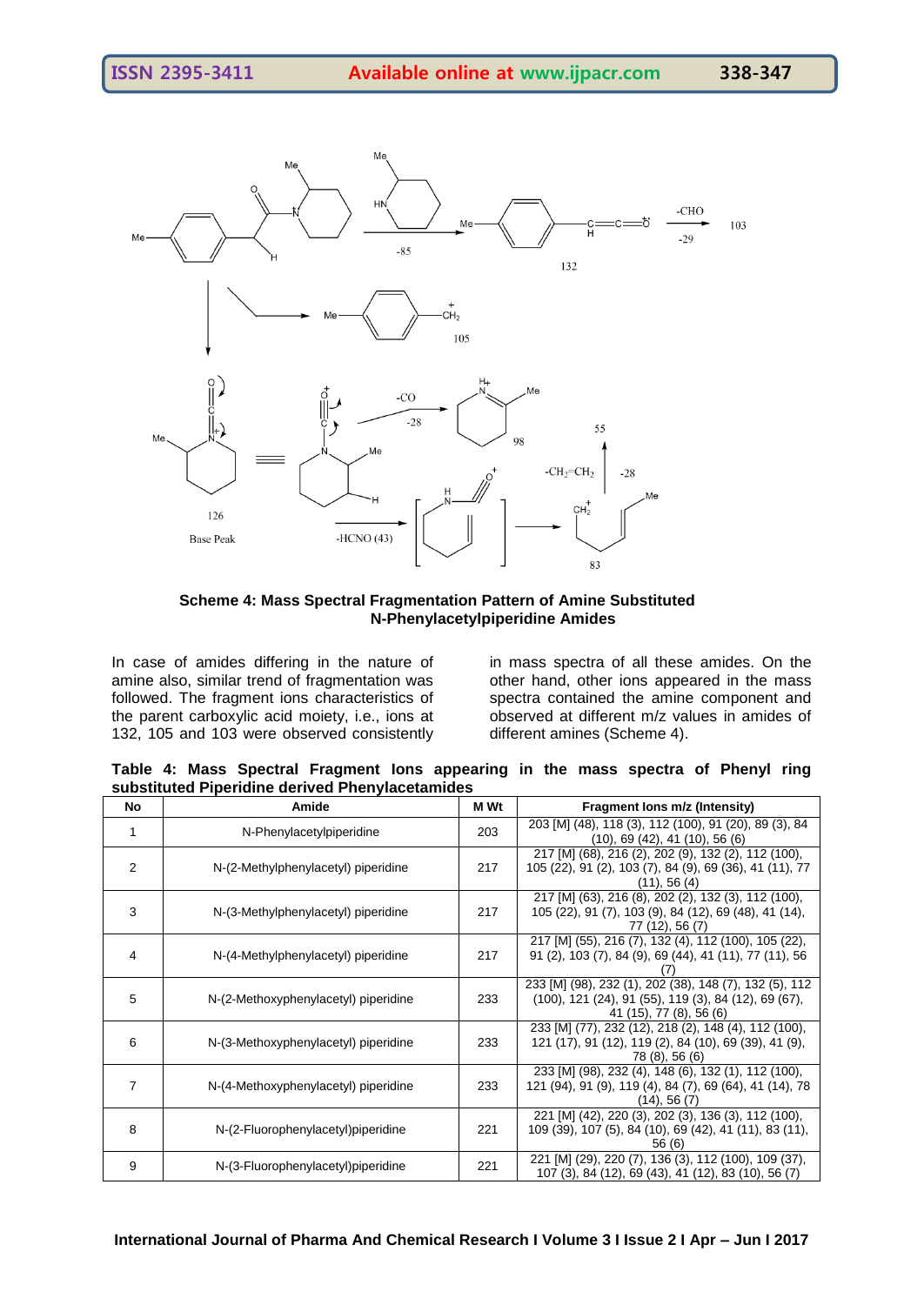# **ISSN 2395-3411 Available online at www.ijpacr.com 338-347**

| 10 | N-(4-Fluorophenylacetyl)piperidine          | 221 | 221 [M] (29), 220 (4), 136 (3), 112 (100), 109 (37),<br>107 (4), 84 (8), 69 (43), 41 (12), 83 (10), 56 (6)  |
|----|---------------------------------------------|-----|-------------------------------------------------------------------------------------------------------------|
| 11 | N-(2-Chlorophenylacetyl) piperidine         | 237 | 239 [M] (8), 237 (30), 152 (7), 125 (40), 123 (10),<br>112 (100), 84 (10), 69 (50).                         |
| 12 | N-Phenylacetyl-2-methylpiperidine           | 217 | 217 [M], 132, 126 (100), 105, 103, 98, 83.                                                                  |
| 13 | N-Phenylacetyl-3-methylpiperidine           | 217 | 217 [M], 132, 126 (100), 105, 103, 98, 83.                                                                  |
| 14 | N-Phenylacetyl-4-methylpiperidine           | 217 | 217 [M] (54), 126 (100), 98 (6), 91 (33), 82 (17), 65<br>(8), 55(25).                                       |
| 15 | N-(2-Methylphenylacetyl)-2-methylpiperidine | 231 | 231 [M] (6), 216 (3), 126 (100), 105 (30), 98 (13), 84<br>$(25)$ , 70 $(5)$ , 55 $(23)$ .                   |
| 16 | N-(2-Methylphenylacetyl)-3-methylpiperidine | 231 | 231 [M] (84), 216 (12), 126 (100), 105 (27), 98 (14),<br>83 (25), 77 (14), 55 (27), 41 (10).                |
| 17 | N-(2-Methylphenylacetyl)-4-methylpiperidine | 231 | 231 [M] (66), 216 (10), 126 (100), 105 (26), 98 (7),<br>83 (20), 77 (10), 55 (26).                          |
| 18 | N-(3-Methylphenylacetyl)-2-methylpiperidine | 231 | 231 [M] (69), 216 (3), 126 (100), 105 (28), 84 (30),<br>76 (9), 70 (5), 55 (18).                            |
| 19 | N-(3-Methylphenylacetyl)-3-methylpiperidine | 231 | 231 [M] (65), 216 (3), 126 (100), 105 (25), 98 (13),<br>83 (20), 77 (10), 55 (25).                          |
| 20 | N-(3-Methylphenylacetyl)-4-methylpiperidine | 231 | 231 [M], 126 (100), 105 (29), 98 (15), 91 (10), 83<br>$(20)$ , 55 $(30)$ .                                  |
| 21 | N-(4-Methylphenylacetyl)-2-methylpiperidine | 231 | 231 [M] (50), 216 (1), 132 (4), 126 (100), 112 (2),<br>105 (28), 98 (12), 91 (3), 84 (12), 70 (4), 55 (12). |
| 22 | N-(4-Methylphenylacetyl)-3-methylpiperidine | 231 | 231 [M] (69), 216 (3), 132 (3), 126 (100), 105 (24),<br>103 (5), 98 (9), 91 (3), 83 (12), 70 (3), 55 (20).  |
| 23 | N-(4-Methylphenylacetyl)-4-methylpiperidine | 231 | 231 [M] (46), 132 (4), 126 (100), 105 (23), 103 (4),<br>98 (4), 91 (3), 83 (17), 55 (25).                   |

#### **EXPERIMENTAL Chemicals**

All the chemicals required for the synthesis of amides in the present work were purchased from Aldrich and were used as such without further purification. IR spectra were recorded as neat samples using a PerkinElmer spectrum BX FT-IR spectrophotometer. <sup>1</sup>H NMR spectra was recorded in CDCl<sub>3</sub> on a Bruker Advance (400 MHz) spectrometer using TMS as internal reference. Chemical shift values are recorded in  $\delta$  (ppm). GC-MS was performed using a Agilent Technology 6890 N gas chromatograph equipped with a split/ split less injector and a capillary column (30 m x 0.32 mm i.d., 0.25  $\mu$ m film thickness, BP-5 stationary phase, SGE) directly coupled to Agilent Technologies 5973 quadrupole mass spectral detector and integral data system. Ionization was done by electron impact at 70 eV and 230°C. Helium was used as the carrier gas.

#### **Experimental procedure**

The melting points of the compounds were determined in soft glass capillaries in an electro thermal melting point apparatus and are uncorrected. Silica gel (200-400 mesh, s d fine) was used as stationary phase for flash column chromatography. Thin layer chromatography experiments were conducted on TLC aluminum sheets Silica  $60F_{254}$  (E. Merck). Iodine was used as the visualizing agent for TLC. Infrared spectra were recorded on Perkin Elmer 577 Infrared Spectrophotometer on KBr pellets (for solids) or as neat (for liquids) and the frequencies are

reported in wave number  $(cm^{-1})$ . <sup>1</sup>H and <sup>13</sup>C  $NMR$  spectra were recorded in CDCI<sub>3</sub> with tetramethylsilane (TMS) as internal standard on Bruker Avance 400 NMR Spectrometer. Chemical shifts  $(\delta)$  were recorded in parts per million (ppm) from the internal standard (TMS=0.00). Mass spectra were recorded on Agilent 5973i Mass spectral Detector attached to Agilent 6890 Gas Chromatograph. All starting materials and other reagents were obtained from Sigma Aldrich and Acros and used as obtained.

**General method for the synthesis of amides:** In a three neck round bottom flask, 1, 1'-carbonyldiimidazole (1.2 eq) was added to a solution of carboxylic acid (1 eq.) in freshly distilled THF at RT. After complete consumption of carboxylic acid (TLC), amine (1.1 eq.) was added and the reaction continued at room temperature. After completion of the reaction, reaction mixture was diluted with ethyl acetate and treated with 10% aq. NaOH solution (100 ml). The organic layer was separated and the aqueous layer was extracted with ethyl acetate. The combined organic phase was washed successively with 2 N HCl (100 ml) and brine (100 ml), dried over anhydrous  $Na<sub>2</sub>SO<sub>4</sub>$  and concentrated under reduced pressure. Pure amide was then obtained after flash chromatography (hexane- ethyl acetate) and then characterized using spectral techniques.

**Phenylacetylpiperidine (1):** Oil, 90 %, IR (v, KBr): 3050, 2983, 2855, 1634, 1443, 1267, 727 cm<sup>-1</sup>. <sup>1</sup>H NMR [400 MHz, CDCl<sub>3</sub>,  $\delta$ (ppm)]: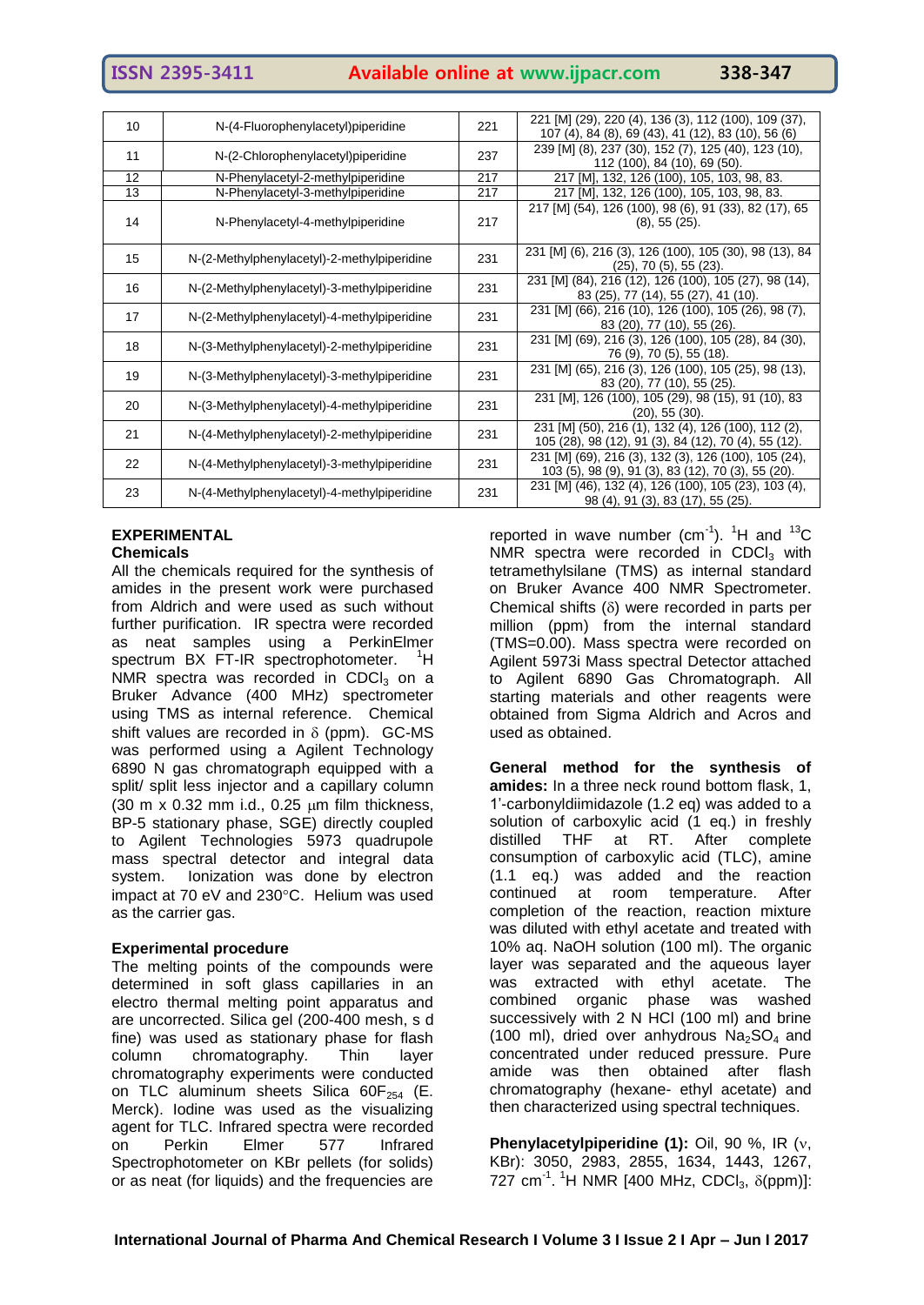7.33-7.21 (m, 5 x Ar-H), 3.73 (s, 2H, COCH<sub>2</sub>), 3.55 (t, J=5.6 Hz, 2H, NCH<sub>2</sub>), 3.37 (t, J=5.6 Hz, 2H, NCH<sub>2</sub>), 1.57-1.52 (m, 4H, 2 x CH<sub>2</sub>), 1.34-1.32 (m, 2H, CH<sub>2</sub>). <sup>13</sup>C NMR [100 MHz, CDCl<sub>3</sub>, δ(ppm)]: 24.34, 25.45, 26.11, 41.02, 42.85, 47.21, 126.57, 128.54, 128.58, 135.38, 169.29. EI-MS (m/z, %): 203 (48), 118 (3), 112 (100), 91 (20), 89 (3), 84 (10), 69 (42), 41 (10), 56 (6). Anal. Calc'd for  $C_{13}H_{17}NO$  (M=203) 76.81 (C); 8.43 (H); 6.89 (N). Found: 76.80 (C); 8.44 (H); 6.88 (N).

**N-(2-Methylphenylacetyl)piperidine (2):** Oil, 85 %, IR (v, KBr): 3020, 2936, 2855, 1725, 1641, 1443, 1256, 1220, 1136,1016, 852 cm-1 . <sup>1</sup>H NMR [400 MHz, CDCl<sub>3</sub>,  $\delta$ (ppm)]: 7.16-7.11 (m, 4 x Ar-H), 3.66 (s, 2H, COCH<sub>2</sub>), 3.60 (t, J=5.6 Hz, 2H, NCH2), 3.33 (t, J=5.6 Hz, 2H, NCH2), 2.27(s, 3H, PhCH3), 1.63-1.55 (m, 4H, 2 x CH<sub>2</sub>), 1.45-1.41 (m, 2H, CH<sub>2</sub>). <sup>13</sup>C NMR [100 MHz, CDCl<sub>3</sub>,  $\delta$ (ppm)]: 19.23, 24.00, 25.18, 25.82, 38.10, 42.47, 46.68, 125.67, 126.36, 128.22, 129.79, 133.57, 135.82, 169.00. EI-MS (m/z, %):217 (68), 216 (2), 202 (9), 132 (2), 112 (100), 105 (22), 91 (2), 103 (7), 84 (9), 69 (36), 41 (11), 77 (11), 56 (4). Anal. Calc'd for  $C_{14}H_{19}NO$  (M=217) 77.38 (C); 8.81 (H); 6.45 (N). Found: 77.38 (C); 8.82 (H); 6.43 (N).

**N-(3-Methylphenylacetyl)piperidine (3):** Oil, 87 %, IR (v, KBr): 3035, 2936, 2858, 1636, 1444, 1266, 1123, 1022, 957, 855, 766 cm<sup>-1</sup>. <sup>1</sup>H NMR [400 MHz, CDCl<sub>3</sub>,  $\delta$ (ppm)]:7.18 (t, J=7.6 Hz, 1 x Ar-H), 7.07 (sbr, 1 x Ar-H), 7.03 (d, J=7.6 Hz, 2H), 3.69 (s, 2H, COCH<sub>2</sub>), 3.57 (t, J=5.6 Hz, 2H, NCH2), 3.37 (t, J=5.6 Hz, 2H, NCH2), 2.32 (s, 3H, PhCH3), 1.59-1.51 (m, 4H, 2 x CH<sub>2</sub>), 1.37-1.34 (m, 2H, CH<sub>2</sub>). <sup>13</sup>C NMR [100 MHz, CDCl<sub>3</sub>,  $\delta$ (ppm)]: 21.35, 24.41, 25.50, 26.17, 41.01, 42.91, 47.27, 125.58, 127.37, 128.49, 129.27, 135.24, 138.22, 169.50. EI-MS (m/z, %): 217 (63), 216 (8), 202 (2), 132 (3), 112 (100), 105 (22), 91 (7), 103 (9), 84 (12), 69 (48), 41 (14), 77 (12), 56 (7). Anal. Calc'd for  $C_{14}H_{19}NO$  (M=217) 77.38 (C); 8.81 (H); 6.45 (N). Found: 77.37 (C); 8.82 (H); 6.43 (N).

**N-(4-Methylphenylacetyl)piperidine (4):** Oil, 84 %, IR (v, KBr): 3012, 2938, 2855, 2363, 1631, 1446, 1259, 1123, 1024, 779 cm<sup>-1</sup>. <sup>1</sup>H NMR [400 MHz, CDCl<sub>3</sub>,  $\delta$ (ppm)]: 7.13 (d, J=8.4 Hz, 2 x Ar-H), 7.10 (d, J=8.4 Hz, 2 x Ar-H), 3.69 (s, 2H, COCH<sub>2</sub>), 3.55 (t, J=5.6 Hz, 2H, NCH<sub>2</sub>), 3.35 (t, J=5.6 Hz, 2H, NCH<sub>2</sub>), 2.31 (s, 3H, PhCH<sub>3</sub>), 1.57-1.54 (m, 4H, 2 x CH<sub>2</sub>), 1.36-1.32 (m, 2H, CH<sub>2</sub>). <sup>13</sup>C NMR [100 MHz, CDCl<sub>3</sub>, (ppm)]: 21.00, 24.42, 25.49, 26.17, 40.71, 42.86, 47.23, 128.41, 129.30, 132.30, 136.08,

169.51. EI-MS (m/z, %): 217 (55), 216 (7), 132 (4), 112 (100), 105 (22), 91 (2), 103 (7), 84 (9), 69 (44), 41 (11), 77 (11), 56 (7). Anal. Calc'd for  $C_{14}H_{19}NO$  (M=217) 77.38 (C); 8.81 (H); 6.45 (N). Found: 77.35 (C); 8.84 (H); 6.43 (N).

**N-(2-Methoxyphenylacetyl)piperidine (5):**  Oil, 85 %, IR (v, KBr): 3012, 2936, 2855, 1722, 1644, 1496, 1446, 1326, 1246, 1181, 1139, 1029, 957, 855, 753 cm<sup>-1</sup>. <sup>1</sup>H NMR [400 MHz, CDCl<sub>3</sub>,  $\delta$ (ppm)]: 7.25-7.19 (m, 2 x Ar-H), 6.92-6.84 (m, 2 x Ar-H), 3.81 (s, 3H, OCH3), 3.69 (s, 2H, COCH<sub>2</sub>), 3.57 (t, J=5.6 Hz, 2H, NCH<sub>2</sub>), 3.36 (t, J=5.6 Hz, 2H, NCH<sub>2</sub>), 1.60-1.48 (m,  $4H$  2 v CH<sub>2</sub>), 130-1.34 (m, 2H, CH<sub>2</sub>), <sup>13</sup>C 4H, 2 x CH<sub>2</sub>), 1.39-1.34 (m, 2H, CH<sub>2</sub>). NMR [100 MHz, CDCl<sub>3</sub>,  $\delta$ (ppm)]: 24.50, 25.57, 26.23, 34.64, 42.90, 47.07, 55.39, 110.38, 120.65, 124.02, 127.95, 129.79, 156.65, 169.92. EI-MS (m/z, %): 233 (98), 232 (1), 202 (38), 148 (7), 132 (5), 112 (100), 121 (24), 91 (55), 119 (3), 84 (12), 69 (67), 41 (15), 77 (8), 56 (6). Anal. Calc'd for  $C_{14}H_{19}NO_2$  (M=233) 72.07 (C); 8.21 (H); 6.00 (N). Found: 72.05 (C); 8.20 (H); 5.98 (N).

**N-(3-Methoxyphenylacetyl)piperidine (6):**  Oil, 83 %, IR (v, KBr): 3010, 2938, 2855, 1634, 1493, 1446, 1264, 1150, 1050, 954, 855, 769 cm<sup>-1</sup>. <sup>1</sup>H NMR [400 MHz, CDCI<sub>3</sub>,  $\delta$ (ppm)]: 7.22 (t, J=8.0 Hz, 1 x Ar-H), 6.84 (sbr, 1 x Ar-H), 6.81-6.77 (m, 2 x Ar-H), 3.79 (s, 3H, OCH<sub>3</sub>), 3.70 (s, 2H, COCH<sub>2</sub>), 3.57 (t, J=5.6 Hz, 2H, NCH<sub>2</sub>), 3.37 (t, J=5.6 Hz, 2H, NCH<sub>2</sub>), 1.58-1.52 (m, 4H, 2 x CH<sub>2</sub>), 1. 37 -1.34 (m, 2H, CH<sub>2</sub>). <sup>13</sup>C NMR [100 MHz, CDCl<sub>3</sub>,  $\delta$ (ppm)]: 24.36, 25.48, 26.14, 41.05, 42.82, 47.21, 55.09, 112.19, 114.11, 120.90, 129.53, 136.92, 159.82, 169.80. EI-MS (m/z, %): 233 (77), 232 (12), 218 (2), 148 (4), , 112 (100), 121 (17), 91 (12), 119 (2), 84 (10), 69 (39), 41 (9), 78 (8), 56 (6). Anal. Calc'd for  $C_{14}H_{19}NO_2$ (M=233) 72.07 (C); 8.21 (H); 6.00 (N). Found: 72.05 (C); 8.25 (H); 6.02 (N).

**N-(4-Methoxyphenylacetyl)piperidine (7):**  Oil, 87 %, IR (v, KBr): 3010, 2935, 2850, 2370, 1635, 1448, 1260, 1135, 1024, 950, 856, 779 cm<sup>-1</sup>. <sup>1</sup>H NMR [400 MHz, CDCl<sub>3</sub>,  $\delta$ (ppm)]: 7.16 (d, J=8.8 Hz, 2 x Ar-H), 6.85 (d, J=8.8 Hz, 2 x Ar-H), 3.79 (s, 3H, OCH<sub>3</sub>), 3.78 (s, 2H, COCH<sub>2</sub>), 3.56 (t, J=5.6 Hz, 2H, NCH<sub>2</sub>), 3.37 (t, J=5.6 Hz, 2H, NCH<sub>2</sub>), 1.59-1.48 (m, 4H, 2 x  $CH<sub>2</sub>$ ), 1. 38 - 1.33 (m, 2H, CH<sub>2</sub>). <sup>13</sup>C NMR [100 MHz, CDCl<sub>3</sub>, δ(ppm)]: 24.38, 25.48, 26.17, 40.06, 42.82, 47.17, 55.13, 114.11, 127.41, 129.57, 158.33, 169.58. EI-MS (m/z, %): 233 (98), 232 (4), 148 (6), 132 (1), 112 (100), 121 (94), 91 (9), 119 (4), 84 (7), 69 (64), 41 (14), 78 (14), 56 (7). Anal. Calc'd for  $C_{14}H_{19}NO_2$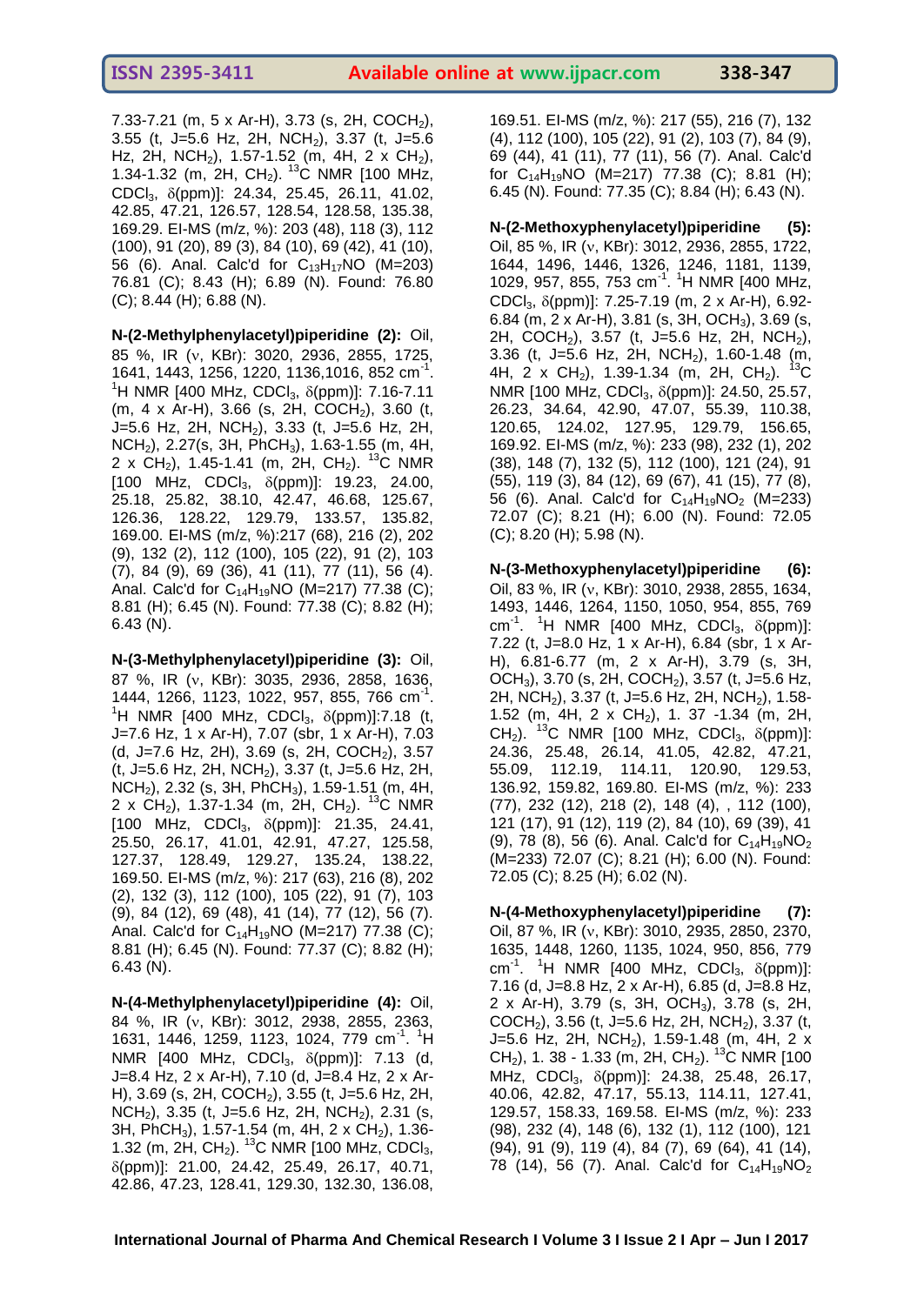(M=233) 72.07 (C); 8.21 (H); 6.00 (N). Found: 72.05 (C); 8.23 (H); 5.98 (N).

**N-(2-Fluorophenylacetyl)piperidine (8):** Oil, 80 %, IR (v, KBr): 3009, 2925, 2370, 1632, 1450, 1230, 1130, 1021, 947, 850, 785 cm<sup>-1</sup>. <sup>1</sup>H NMR [400 MHz, CDCl<sub>3</sub>,  $\delta$ (ppm)]: 7.32-7.01 (m, 4 x Ar-H), 3.72 (s, 2H, COCH<sub>2</sub>), 3.58 (t,  $J=5.6$  Hz, 2H, NCH<sub>2</sub>), 3.41 (t, J=5.6 Hz, 2H, NCH<sub>2</sub>), 1.62-1.45 (m, 6H, CH<sub>2</sub>). <sup>13</sup>C NMR [100 MHz, CDCl<sub>3</sub>, δ(ppm)]: 25.12, 25.91, 26.83, 46.2, 116.00, 122.97, 124.62, 129.05, 131.44, 163.4, 172.71. EI-MS (m/z, %):221 (42), 220 (3), 202 (3), 136 (3), 112 (100), 109 (39), 107 (5), 84 (10), 69 (42), 41 (11), 83 (11), 56 (6). Anal. Calc'd for  $C_{13}H_{16}FNO$  (M=221) 70.56 (C); 7.29 (H); 6.33 (N). Found: 70.58 (C); 7.25 (H); 6.35 (N).

**N-(3-Fluorophenylacetyl)piperidine (9):** Oil, 78 %, IR (v, KBr): 3015, 2930, 2365, 1630, 1455, 1231, 1125, 1028, 945, 855, 790 cm<sup>1</sup>. <sup>1</sup>H NMR [400 MHz, CDCl<sub>3</sub>,  $\delta$ (ppm)]: 7.17 (t, J=7.6 Hz,, 1 x Ar-H), 6.92 (sbr, 1 x Ar-H), 6.89 (d, J=8.0 Hz, 1 x Ar-H), 6.75 (d, J=8.0 Hz, 1 x Ar-H), 3.68 (s, 2H, COCH<sub>2</sub>), 3.59 (t, J=5.6 Hz, 2H, NCH<sub>2</sub>), 3.45 (t, J=5.6 Hz, 2H, NCH<sub>2</sub>), 1.28-1.11 (m,  $\overline{6}$ H, CH<sub>2</sub>). <sup>13</sup>C NMR [100 MHz, CDCI<sub>3</sub>, (ppm)]: 25.11, 25.92, 37.65, 46.27, 114.46, 125.48, 130.62, 137.53, 162.51, 172.79. EI-MS (m/z, %):221 (29), 220 (7), 136 (3), 112 (100), 109 (37), 107 (3), 84 (12), 69 (43), 41 (12), 83 (10), 56 (7). Anal. Calc'd for  $C_{13}H_{16}FNO$  (M=221) 70.56 (C); 7.29 (H); 6.33 (N). Found: 70.53 (C); 7.26 (H); 6.35 (N).

**N-(4-Fluorophenylacetyl)piperidine (10):** Oil, 81 %, IR (v, KBr): 3010, 2987, 2365, 1635, 1455, 1225, 1127, 1022, 946, 849, 786 cm<sup>-1</sup>. <sup>1</sup>H NMR [400 MHz, CDCl<sub>3</sub>,  $\delta$ (ppm)]: 7.25 (d, J=7.2 Hz, 2 x Ar-H), 7.16 (d, J=7.2 Hz, 2 x Ar-H), 3.67 (s, 2H, COCH<sub>2</sub>), 3.55 (t, J=5.6 Hz, 2H, NCH<sub>2</sub>), 3.42 (t, J=5.6 Hz, 2H, NCH<sub>2</sub>), 1.63-1.45 (m, 6H,  $CH<sub>2</sub>$ ). <sup>13</sup>C NMR [100 MHz, CDCl<sub>3</sub>, (ppm)]: 24.22, 26.33, 38.79, 46.50, 116.00, 131.38, 133.45, 161.39, 180.12. EI-MS (m/z, %): 221 (29), 220 (4), 136 (3), 112 (100), 109 (37), 107 (4), 84 (8), 69 (43), 41 (12), 83 (10), 56 (6). Anal. Calc'd for  $C_{13}H_{16}FNO$  (M=221) 70.56 (C); 7.29 (H); 6.33 (N). Found: 70.55 (C); 7.25 (H); 6.30 (N).

**N-(4-Chlorophenylacetyl)piperidine (11)**: Oil, 84 %, IR (v, KBr): 3012, 2937, 2375, 1635, 1447, 1135, 1095, 946, 846, 783 cm<sup>-1</sup>. <sup>1</sup>H NMR [400 MHz, CDCl<sub>3</sub>,  $\delta$ (ppm)]: 7.27 (d, J=6.4 Hz, 2 x Ar-H), 7.17 (d, J=6.4 Hz, 2 x Ar-H), 3.66 (s, 2H, COCH<sub>2</sub>), 3.57 (t, J=5.6 Hz, 2H, NCH<sub>2</sub>), 3.36 (t, J=5.6 Hz, 2H, NCH<sub>2</sub>), 1.621.20 (m, 6H, CH<sub>2</sub>). <sup>13</sup>C NMR [100 MHz, CDCI<sub>3</sub>, (ppm)]: 23.19, 26.18, 39.00, 52.55, 129.43, 132.05, 134.75, 140.43, 181.35. EI-MS (m/z, %): 239 (8), 237 (30), 152 (7), 125 (40), 123 (10), 112 (100), 84 (10), 69 (50). Anal. Calc'd for  $C_{13}H_{16}CINO$  (M=237) 65.68 (C); 6.78 (H); 5.89 (N). Found: 65.59 (C); 6.78 (H); 5.89 (N).

**N-(Phenylacetyl)-2-methylpiperidine (12):**  Oil, 83 % (Mixture of Rotamers), IR  $(v, KBr)$ ; 3025, 2982, 2851, 1633, 1442, 1257, 727 cm<sup>-</sup>  $1.$  <sup>1</sup>H NMR [400 MHz, CDCl<sub>3</sub>,  $\delta$ (ppm)]: 7.32-7.20 (m, 10 x Ar-H), 4.95 (sbr, 1H, H-6*ax*), 4.53 (d, J=12.8 Hz, 1H, H-6*ax*), 4.14-4.10 (m, 1H, H-2<sub>ax</sub>), 3.72 (s, 4H, COCH<sub>2</sub>), 3.60 (d, J=12.8 Hz, 1H, H-2*ax*), 3.00 (t, J= 12.8 Hz, 1H, H-6*eq*), 2.65 (t, J=12.8 Hz, 1H, H-6*eq*), 1.66-1.32 (m, 12 H, H-3, 4, 5), 1.11 (dd, J=6.4 Hz, 6 H, Me-2). <sup>13</sup>C NMR [100 MHz, CDCl<sub>3</sub>,  $\delta$ (ppm)]: 17.75, 18.75, 21.24, 22.14, 25.40, 27.45, 33.15, 35.13, 37.84, 38.49, 44.25, 45.25, 48.25, 49.48, 127.40, 128.39, 129.95, 136.91, 180.22. EI-MS (m/z, %): 217, 132, 126 (100), 105, 103, 98, 83. Anal. Calc'd for  $C_{14}H_{19}NO$ (M=217) 77.38 (C); 8.81 (H); 6.45 (N). Found: 77.37 (C); 8.85 (H); 6.43 (N).

**N-(Phenylacetyl)-3-methylpiperidine (13):**  Oil, 83 % (Mixture of two rotamers), IR  $(v,$ KBr): 3022, 2981, 2850, 1633, 1442, 1260, 725 cm<sup>-1</sup>. <sup>1</sup>H NMR [400 MHz, CDCl<sub>3</sub>,  $\delta$ (ppm)]: 7.30-7.21 (m, 10 x Ar-H), 4.47-4.42 (m, 2H, H-2*ax*), 3.77-3.67 (m, 6H, COCH2, H-6*ax*), 2.89 (dt, J=12.8, 2.8 Hz, 2H, H-2*eq*), 2.58 (dt, J=12.8, 2.8 Hz, 2H, H-6*eq*), 2.26 (q, J=13.2 Hz, 2H, H-3*ax*), 1.80-1.05 (m, 8H, H-4, 5), 0.85 (dd, J=6.8 Hz, 6H, Me-3). <sup>13</sup>C NMR  $(100 \text{ MHz})$ , CDCl<sub>3</sub>,  $\delta$ (ppm)]: 16.50, 17.57, 21.23, 22.00, 26.80, 27.86, 32.33, 33.25, 37.49, 38.49, 43.52, 46.43, 53.45, 54.29, 126.27, 127.29, 129.95, 136.91 179.72. EI-MS (m/z, %): 217, 132, 126 (100), 105, 103, 98, 83. Anal. Calc'd for  $C_{14}H_{19}NO$  (M=217) 77.38 (C); 8.81 (H); 6.45 (N). Found: 77.35 (C); 8.84 (H); 6.43 (N).

**N-(Phenylacetyl)-4-methylpiperidine (14):**  Oil, 81 %, IR (v, KBr): 3025, 2983, 2852, 1634, 1441, 1260, 1100, 725 cm<sup>-1</sup>. <sup>1</sup>H NMR [400 MHz, CDCI<sub>3</sub>,  $\delta$ (ppm)]: 7.32-7.10 (m, 5 x Ar-H), 4.60 (d, J= 12.0 Hz, 1H, H-2*ax*), 3.82 (d, 1H, J=12.0 Hz, H-6*ax*), 3.70 (s, 2H, COCH2), 2.95 (dt, J=12.8, 2.8 Hz, 1H, H-2*eq*), 2.60 (dt, J=12.8, 2.8 Hz, 1H, H-6*eq*), 1.60-1.47 (m, 3H, H-3, 5), 1.10 (m, 1H, H-5), 0.90-0.80 (m, 4H, H-4, Me-4).  $^{13}C$  NMR [100 MHz, CDCI<sub>3</sub>, (ppm)]: 17.20, 27.80, 32.15, 37.15, 43.43, 125.27, 129.29, 130.80, 137.29, 181.11. EI-MS (m/z, %):217[M] (54), 126 (100), 98 (6), 91 (33), 82 (17), 65 (8), 55 (25). Anal. Calc'd for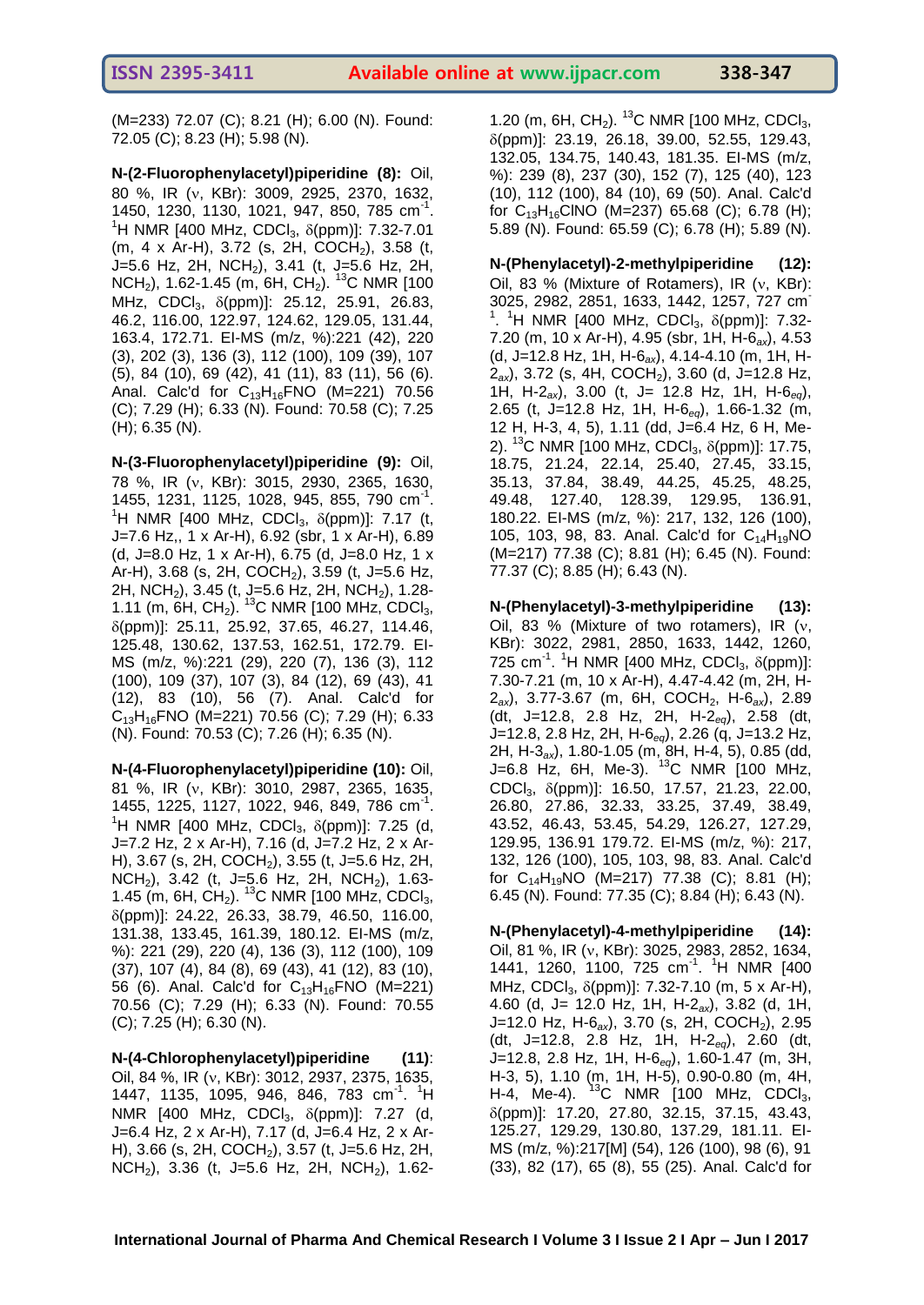$C_{14}H_{19}NO$  (M=217) 77.38 (C); 8.81 (H); 6.45 (N). Found: 77.40 (C); 8.83 (H); 6.46 (N).

#### **N-(2-Methylphenylacetyl)-2-**

**methylpiperidine (15):** Oil, 83 % (Mixture of Rotamers), IR (v, KBr): 3011, 2935, 2857, 1723, 1643, 1434, 1260, 1221, 1137, 1011, 849 cm<sup>-1</sup>. <sup>1</sup>H NMR [400 MHz, CDCl<sub>3</sub>,  $\delta$ (ppm)]: 7.26-7.15 (m, 8 x Ar-H), 4.99 (sbr, 1H, H-6*ax*), 4.59 (d, J=12.8 Hz, 1H, H-6*ax*), 4.14 (m, 1H, H-2ax), 3.62 (s, 4H, COCH2), 3.49 (m, 1H, H-2*ax*), 3.06 (t, J= 12.8 Hz, 1H, H-6*eq*), 2.70 (t, J=12.8 Hz, 1H, H-6*eq*), 2.27 (s, 6 H, Ar-Me), 1.64-1.40 (m, 12 H, H-3, 4, 5), 1.18 (dd, J=6.4 Hz, 6H, Me-2). <sup>13</sup>C NMR [100 MHz, CDCl<sub>3</sub>,  $\delta$ (ppm)]: 11.25, 12.65, 17.84, 18.14, 23.39, 24.46, 26.27, 27.27, 32.46, 34.26, 36.70, 37.60, 42.43, 43.50, 46.20, 47.28, 126.47, 128.39, 133.45, 137.53, 142.37, 178.58. EI-MS (m/z, %): 231 [M] (6), 216 (3), 126 (100), 105 (30), 98 (13), 84 (25), 70 (5), 55 (23). Anal. Calc'd for  $C_{15}H_{21}NO$  (M=231) 77.88 (C); 9.15 (H); 6.05 (N). Found: 77.89 (C); 9.16 (H); 6.03 (N).

#### **N-(3-Methylphenylacetyl)-2-**

**methylpiperidine (16):** Oil, 79 % (Mixture of Rotamers), IR (v, KBr): 3015, 2933, 2865, 1731, 1641, 1433, 1261, 1221, 1143, 1015, 860 cm<sup>-1</sup>. <sup>1</sup>H NMR [400 MHz, CDCl<sub>3</sub>,  $\delta$ (ppm)]: 7.18 (t, J=7.6 Hz, 2 x Ar-H), 7.07-7.02 (m, 6 x Ar-H), 4.95 (sbr, 1H, H-6*ax*), 4.54 (d, J=12.0 Hz, 1H, H-6*ax*), 4.14 (m, 1H, H-2*ax*), 3.69 (s, 4H, COCH2), 3.60 (m, 1H, H-2*ax*), 3.00 (t, J= 13.2 Hz, 1H, H-6*eq*), 2.66 (t, J=13.2 Hz, 1H, H-6*eq*), 2.32 (s, 6H, Ar-Me), 1.56-1.36 (m, 12 H, H-3, 4, 5), 1.12 (dd, J=6.4 Hz, 6H, Me-2). <sup>13</sup>C NMR [100 MHz, CDCl<sub>3</sub>,  $δ$ (ppm)]: 15.14, 17.15, 19.20, 20.43, 23.68, 24.38, 28.95, 29.39, 31.47, 32.55, 38.20, 39.25, 42.14, 43.26, 46.70, 47.58, 125.55, 126.43, 129.32, 134.43, 136.98, 137.95, 175.27. EI-MS (m/z, %): 231 [M] (69), 216 (3), 126 (100), 105 (28), 84 (30), 76 (9), 70 (5), 55 (18). Anal. Calc'd for  $C_{15}H_{21}NO$  (M=231) 77.88 (C); 9.15 (H); 6.05 (N). Found: 77.88 (C); 9.10 (H); 6.03 (N).

#### **N-(4-Methylphenylacetyl)-2-**

**methylpiperidine (17):** Oil, 78 % (Mixture of Rotamers), IR (v, KBr): 3013, 2935, 2874, 1735, 1640, 1433, 1252, 1225, 1140, 1016, 850 cm<sup>-1</sup>. <sup>1</sup>H NMR [400 MHz, CDCl<sub>3</sub>,  $\delta$ (ppm)]: 7.28-7.11 (m, 8 x Ar-H), 4.95 (sbr, 1H, H-6*ax*), 4.53 (d, J=12.0 Hz, 1H, H-6*ax*), 4.13 (m, 1H, J=12.0 Hz, H-2*ax*), 3.68 (s, 4H, COCH2), 3.58 (m, 1H, H-2*ax*), 2.98 (t, J= 13.6 Hz, 1H, H-6*eq*), 2.65 (t, J=13.6 Hz, 1H, H-6*eq*), 2.31 (s, 6H, Ar-Me), 1.55-1.21 (m, 12 H, H-3, 4, 5), 1.09 (dd, J=6.4 Hz, 6H, Me-2).  $^{13}$ C NMR [100 MHz, CDCl<sub>3</sub>,  $\delta$ (ppm)]: 16.95, 18.24, 20.53, 21.20, 24.59, 25.29, 27.36, 28.23, 33.44, 34.89,

37.90, 39.56, 41.25, 42.22, 48.65, 49.32, 125.79, 128.99, 131.92, 138.66, 179.72. EI-MS (m/z, %): 231 (50), 216 (1), 132 (4), 126 (100), 112 (2), 105 (28), 103 (6), 98 (12), 83/84 (12), 55 (12), 91 (3), 70 (4). Anal. Calc'd for  $C_{15}H_{21}NO$  (M=231) 77.88 (C); 9.15 (H); 6.05 (N). Found: 77.89 (C); 9.12 (H); 6.06 (N).

#### **N-(2-Methylphenylacetyl)-3-**

**methylpiperidine (18):** Oil, 81 % (MIxture of Rotamers), IR (v, KBr): 3008, 2933, 2860, 1725, 1641, 1435, 1259, 1222, 1140, 1020, 859 cm<sup>-1</sup>. <sup>1</sup>H NMR [400 MHz, CDCl<sub>3</sub>,  $\delta$ (ppm)]: 7.27-7.13 (m, 8 x Ar-H), 4.49 (d, J=13.8 Hz, 2H, H-2*ax*), 3.67-3.59 (m, 6H, COCH2, H-6*ax*), 2.89 (dt, J=12.8, 2.8 Hz, 1H, H-2*eq*), 2.62 (dt, J=12.8, 2.8 Hz, 2H, H-6*eq*), 2.32-2.26 (m, 7H, Ar-Me, H-2*eq*), 1.85-1.10 (m, 10H, H-3*ax*, 4, 5), 0.85 (dd, J=6.8 Hz, 6H, Me-3). <sup>13</sup>C NMR [100 MHz, CDCl<sub>3</sub>,  $\delta$ (ppm)]: 9.95, 11.40, 13.99, 15.27, 20.49, 21.62, 24.57, 25.86, 26.33, 31.10, 31.99, 33.00, 33.82, 45.56, 46.63, 52.13, 54.03, 125.60, 126.37, 129.70, 139.66, 142.09, 181.72. EI-MS (m/z, %): 231 [M] (84), 216 (12), 126 (100), 105 (27), 98 (14), 83 (25), 77 (14), 55 (27), 41 (10). Anal. Calc'd for  $C_{15}H_{21}NO$  (M=231) 77.88 (C); 9.15 (H); 6.05 (N). Found: 77.89 (C); 9.16 (H); 6.07 (N).

#### **N-(3-Methylphenylacetyl)-3-**

**methylpiperidine (19):** Oil, 81 % (Mixture of Rotamers), IR (v, KBr): 3009, 2945, 2856, 1637, 1445, 1267, 1125, 1025, 960, 857, 767 cm<sup>-1</sup>. <sup>1</sup>H NMR [400 MHz, CDCl<sub>3</sub>,  $\delta$ (ppm)]: 7.18 (t, J= 7.6 Hz, 2 x Ar-H), 7.08-7.02 (m, 6 x Ar-H), 4.60 (d, J=13.8 Hz, 2H, H-2*ax*), 3.77- 3.65 (m, 6H, COCH2, H-6*ax*), 2.90 (dt, J=12.8, 2.8 Hz, 1H, H-2*eq*), 2.60 (dt, J=12.8, 2.8 Hz, 2H, H-6*eq*), 2.32 (s, 6H, Ar-Me), 2.26-2.16 (m, 1H, H-2*eq*), 1.77-1.23 (m, 10H, H-3*ax*, 4, 5), 0.85 (dd, J=6.8 Hz, 6H, Me-3). <sup>13</sup>C NMR [100 MHz, CDCl<sub>3</sub>, δ(ppm)]: 12.27, 13.25, 20.00, 20.21, 21.62, 22.37, 24.97, 25.86, 31.82, 33.13, 36.97, 34.57, 45.65, 46.56, 53.13, 55.10, 125.86, 127.81, 129.98, 131.05, 134.85, 137.28, 182.27. EI-MS (m/z, %): 231 [M] (65), 216 (3), 126 (100), 105 (25), 98 (13), 83 (20), 77 (10), 55 (25). Anal. Calc'd for  $C_{15}H_{21}NO$  (M=231) 77.88 (C); 9.15 (H); 6.05 (N). Found: 77.86 (C); 9.15 (H); 6.07 (N).

#### **N-(4-Methylphenylacetyl)-3-**

**methylpiperidine (20):** Oil, 84 % (Mixture of Rotamers), IR (v, KBr): 3015, 2936, 2875, 1736, 1645, 1436, 1258, 1230, 1142, 1019, 851 cm<sup>-1</sup>. <sup>1</sup>H NMR [400 MHz, CDCl<sub>3</sub>,  $\delta$ (ppm)]: 7.28-7.09 (m, 8 x Ar-H), 4.45 (d, J=13.8 Hz, 2H, H-2*ax*), 3.76-3.69 (m, 6H, COCH2, H-6*ax*), 2.88 (dt, J=12.8, 2.8 Hz, 1H, H-2*eq*), 2.57 (dt, J=12.8, 2.8 Hz, 2H, H-6*eq*), 2.31-2.02 (m,